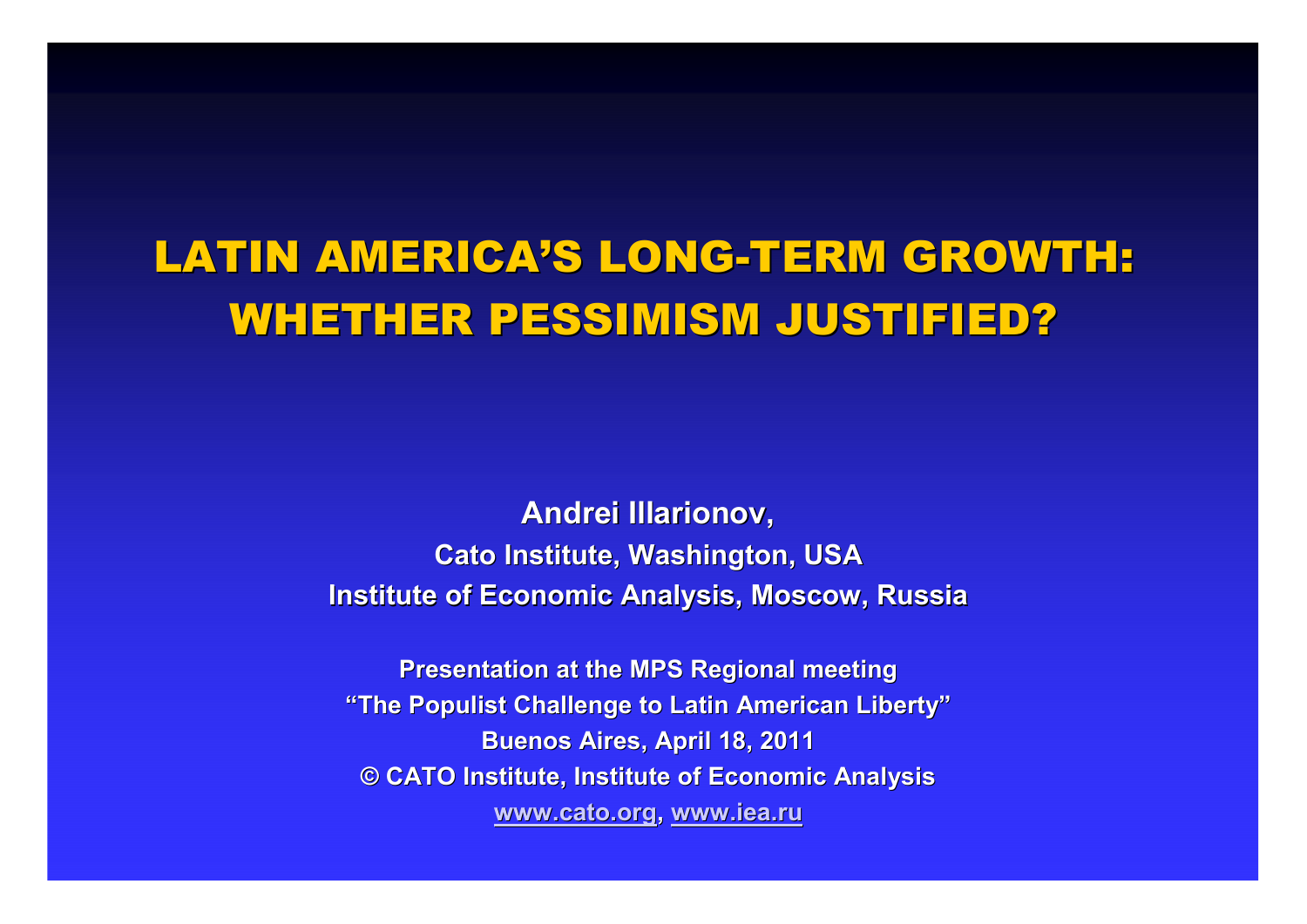## GDP per capita in 8 Latin American countries as % of USA, 1900−2008

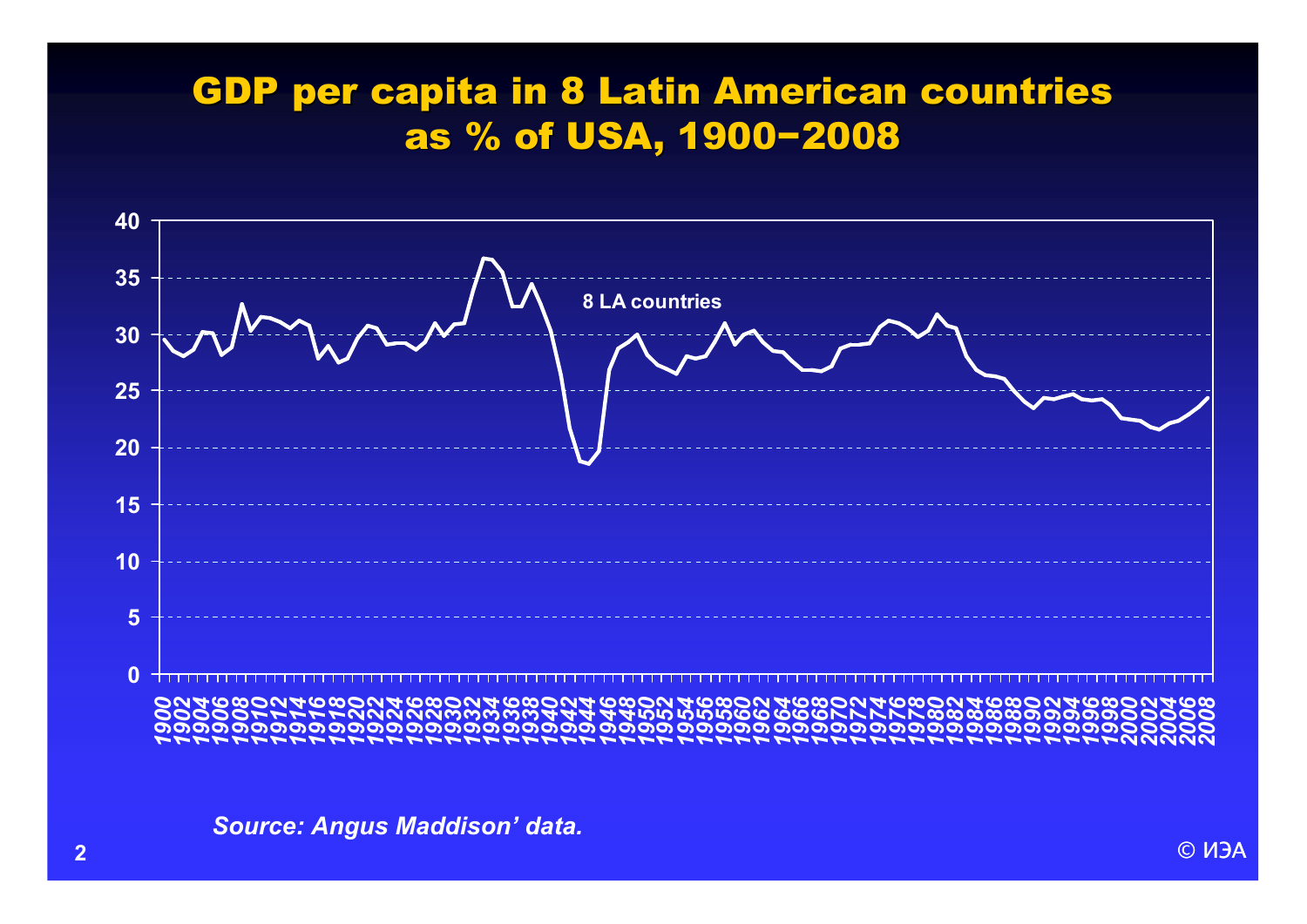#### GDP per capita in some LA countries as % of USA, 1900−2008

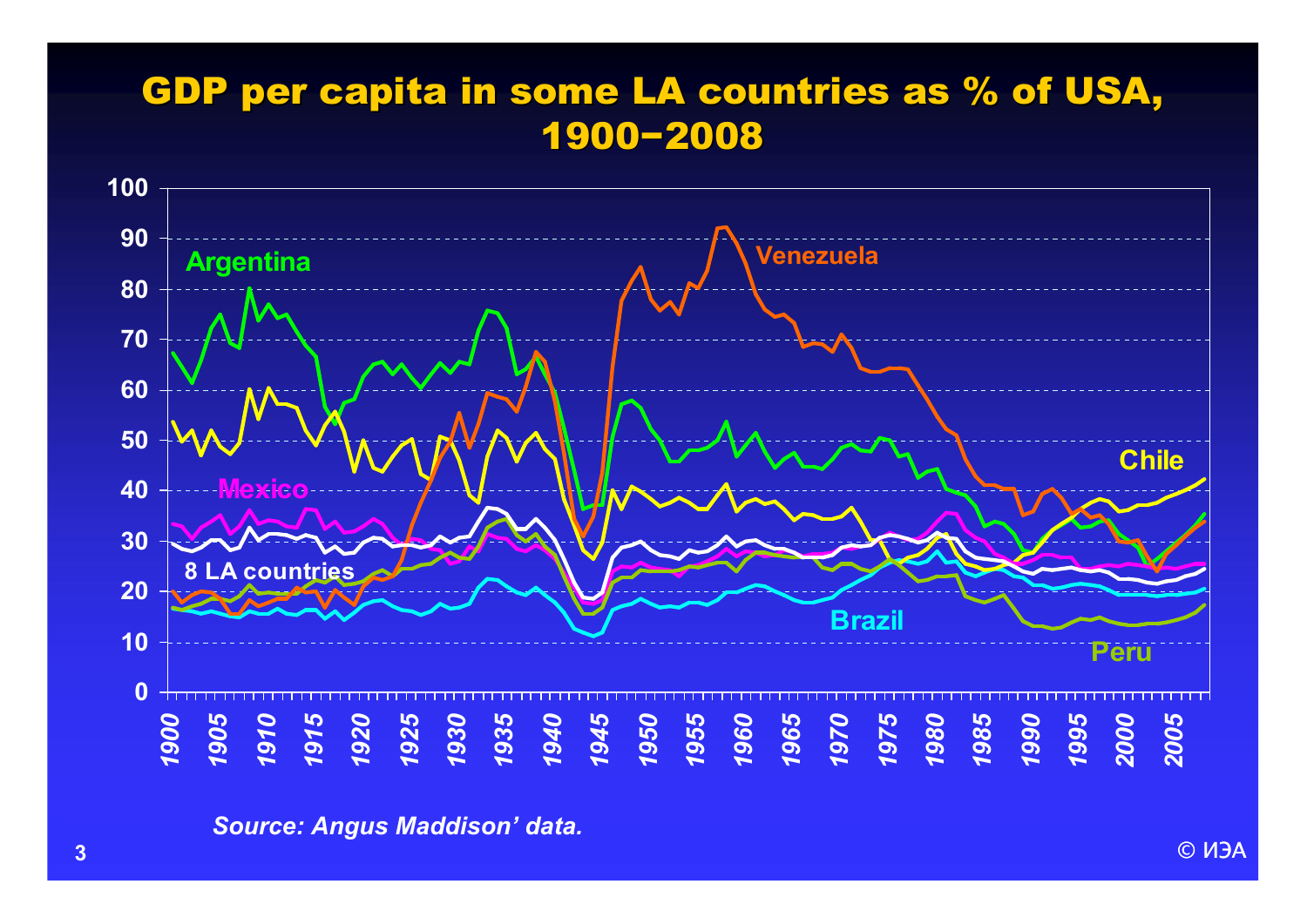## GDP per capita in Argentina as % of USA, 1900−2008

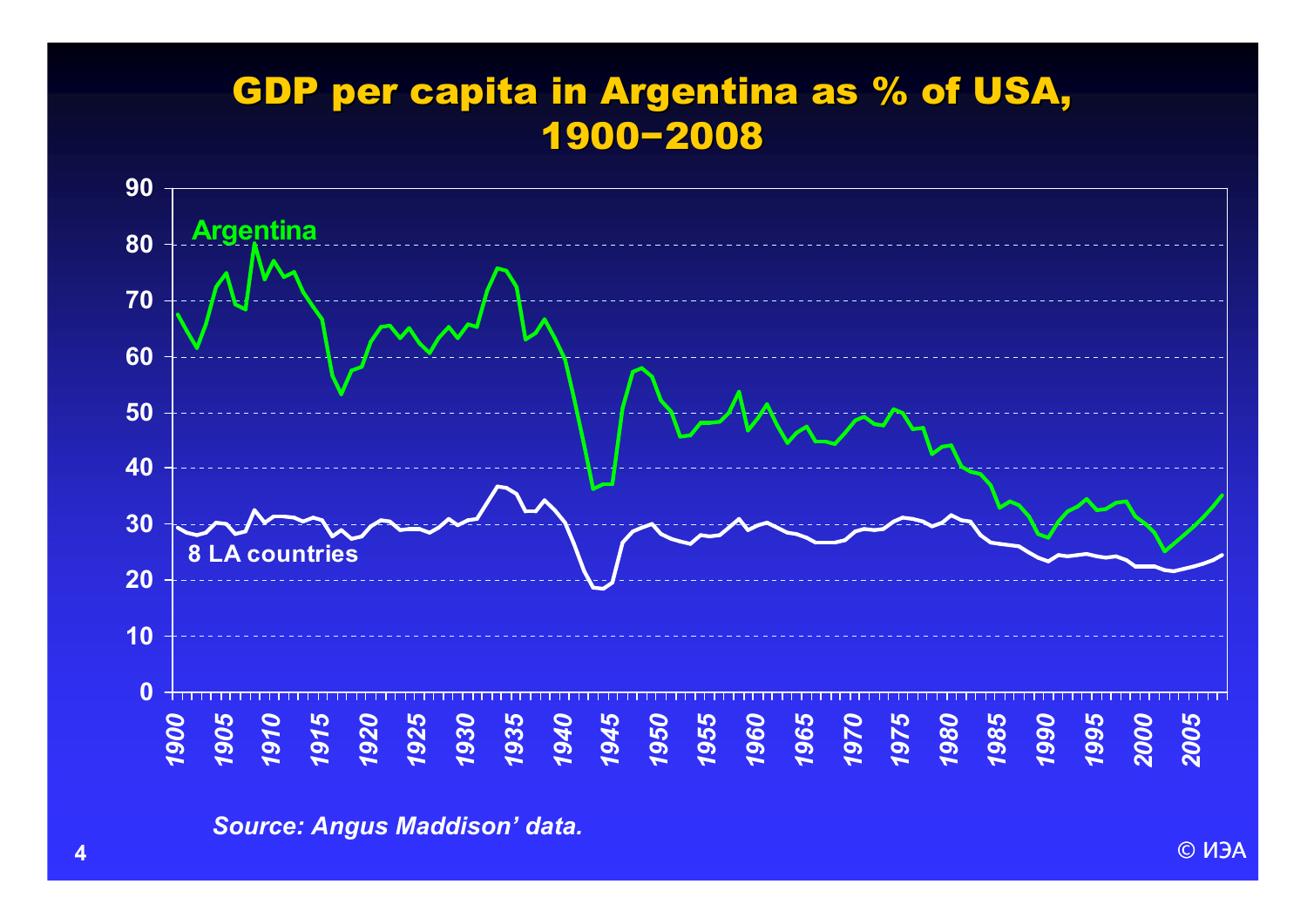## GDP per capita in Mexico as % of USA, 1900−2008

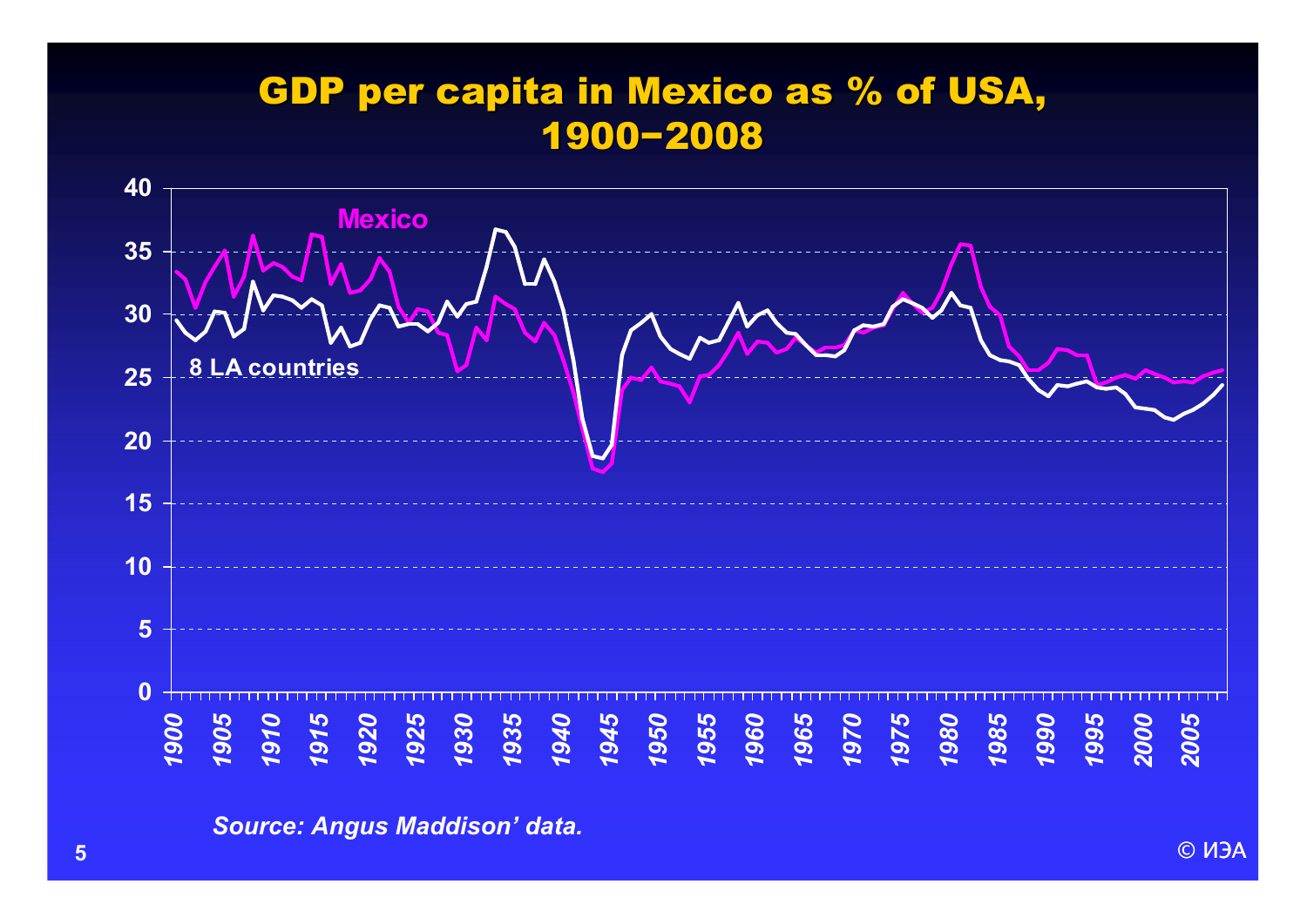## GDP per capita in Chile as % of USA, 1900−2008

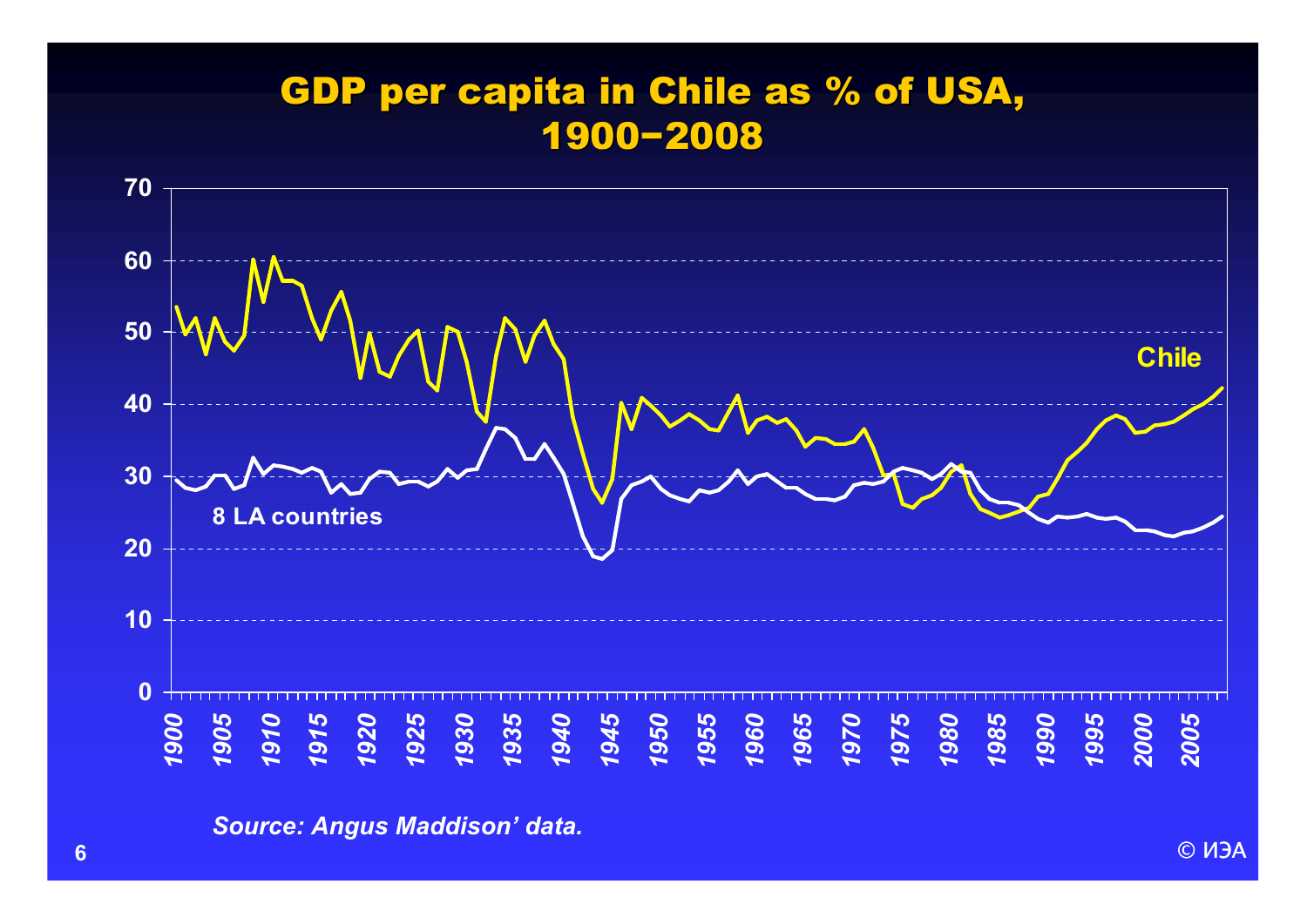## GDP per capita in Peru as % of USA, 1900−2008

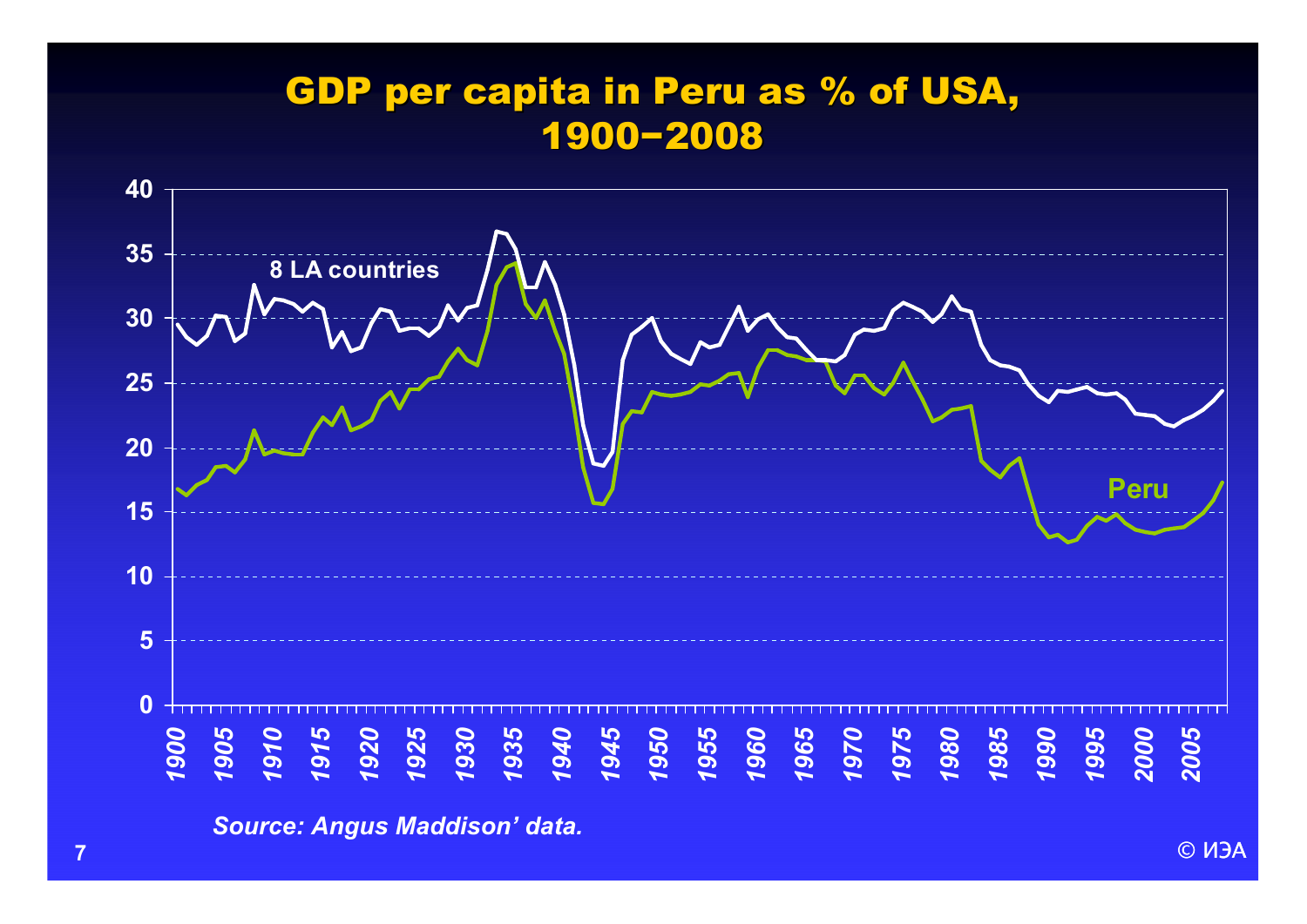## GDP per capita in Brazil as % of USA, 1900−2008

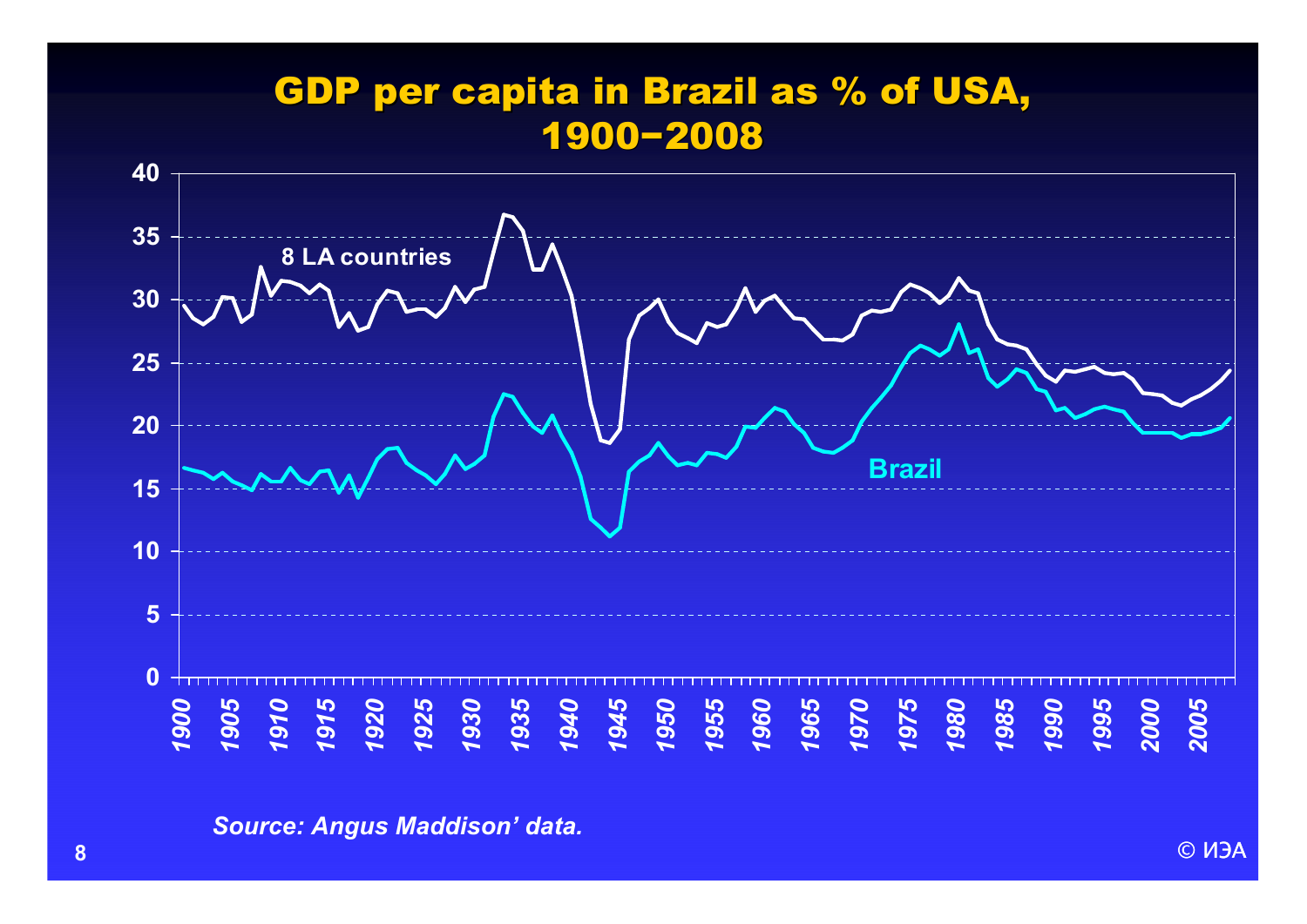## GDP per capita in Venezuela as % of USA, 1900−2008